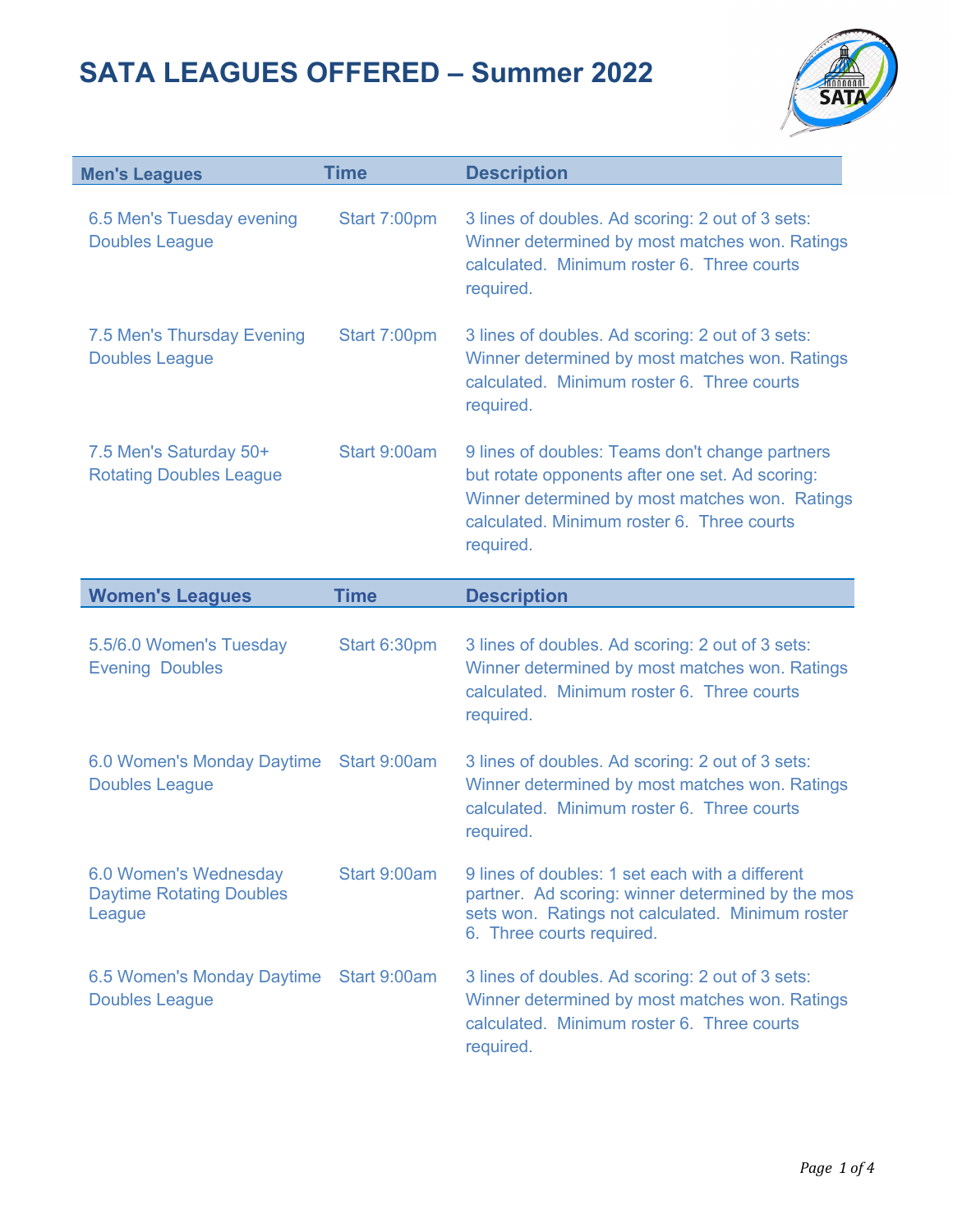

| 6.5 Women's Monday<br><b>Evening Doubles League</b>                | Start 6:30pm         | 3 lines of doubles. Ad scoring: 2 out of 3 sets:<br>Winner determined by most matches won. Ratings<br>calculated. Minimum roster 6. Three courts<br>required.                          |
|--------------------------------------------------------------------|----------------------|----------------------------------------------------------------------------------------------------------------------------------------------------------------------------------------|
| 7.0 Women's Monday<br><b>Daytime Doubles League</b>                | Start 9:00am         | 3 lines of doubles. Ad scoring: 2 out of 3 sets:<br>Winner determined by most matches won. Ratings<br>calculated. Minimum roster 6. Three courts<br>required.                          |
| 7.0 Women's Wednesday<br><b>Daytime Rotating Doubles</b><br>League | Start 9:00am         | 9 lines of doubles: 1 set each with a different<br>partner. Ad scoring: winner determined by the most<br>sets won. Ratings not calculated. Minimum<br>roster 6. Three courts required  |
| 7.0 Women's Thursday<br><b>Evening Doubles League</b>              | Start 6:30pm         | 3 lines of doubles. Ad scoring: 2 out of 3 sets:<br>Winner determined by most matches won. Ratings<br>calculated. Minimum roster 6. Three courts<br>required.                          |
| 7.5 Women's Tuesday<br><b>Evening Doubles League</b>               | Start 6:30pm         | 3 lines of doubles. Ad scoring: 2 out of 3 sets:<br>Winner determined by most matches won. Ratings<br>calculated. Minimum roster 6. Three courts<br>required.                          |
| 7.5 Women's Friday Daytime<br><b>Doubles League</b>                | Start 9:00am         | 3 lines of doubles. Ad scoring: 2 out of 3 sets:<br>Winner determined by most matches won. Ratings<br>calculated. Minimum roster 6. Three courts<br>required.                          |
| 8.0 Women's Monday Evening<br><b>Rotating Doubles league</b>       | Start 6:30pm         | 9 lines of doubles: 1 set each with a different<br>partner. Ad scoring: winner determined by the<br>most sets won. Ratings not calculated. Minimum<br>roster 6. Three courts required. |
| 8.0 Women's Friday Daytime<br><b>Doubles League</b>                | <b>Start 10:00am</b> | 3 lines of doubles. Ad scoring: 2 out of 3 sets:<br>Winner determined by most matches won. Ratings<br>calculated. Minimum roster 6. Three courts<br>required.                          |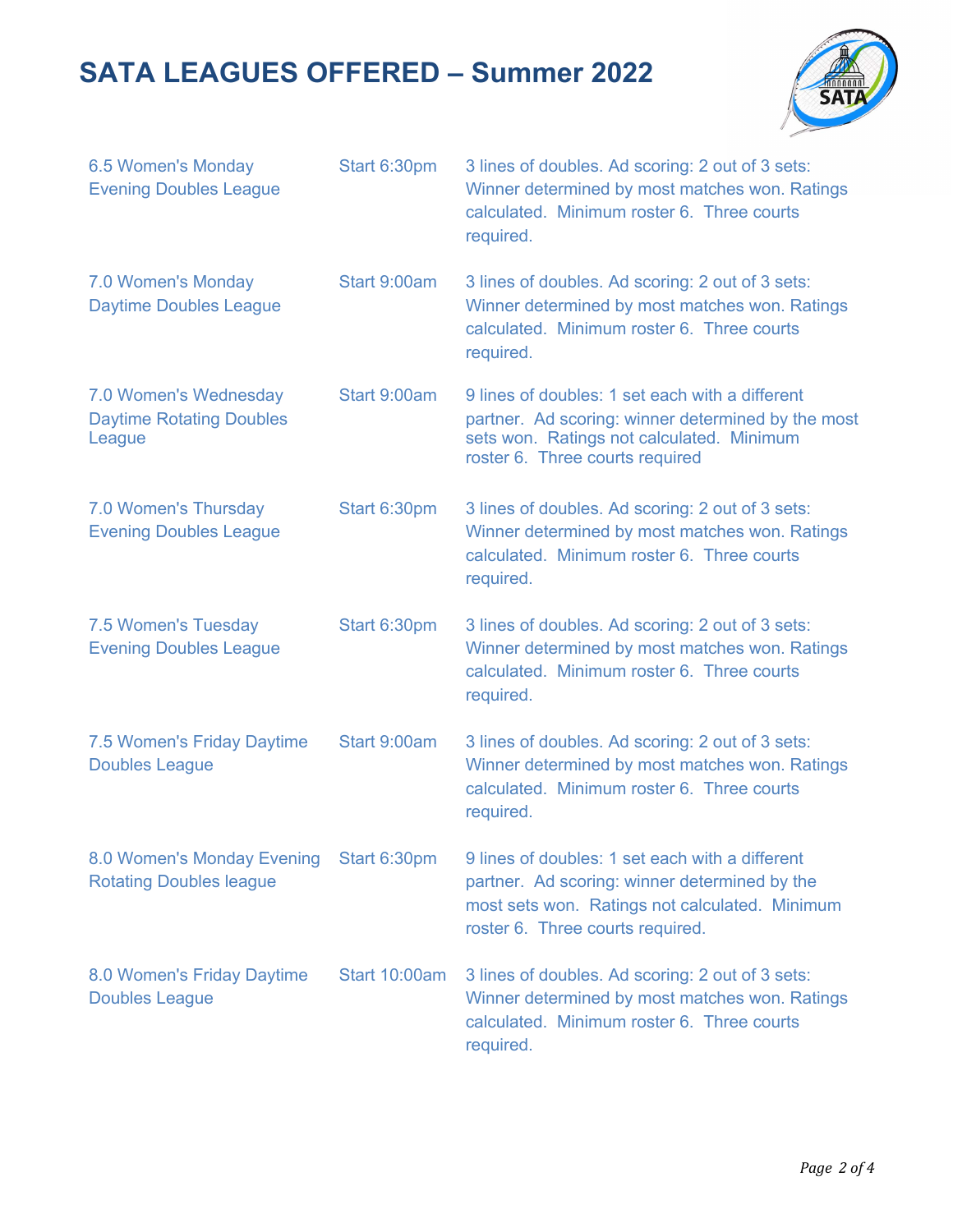

| 8.0 Women's Wednesday<br><b>Daytime Rotating Doubles</b><br>League | Start 9:00am | 9 lines of doubles: 1 set each with a different<br>partner. Ad scoring: winner determined by the most<br>sets won. Ratings not calculated. Minimum roster<br>6. Three courts required. |
|--------------------------------------------------------------------|--------------|----------------------------------------------------------------------------------------------------------------------------------------------------------------------------------------|
| 8.0 Women's Wednesday<br><b>Evening Doubles League</b>             | Start 6:30pm | 3 lines of doubles. Ad scoring: 2 out of 3 sets:<br>Winner determined by most matches won. Ratings<br>calculated. Minimum roster 6. Three courts<br>required.                          |
| 8.5 Women's Friday<br><b>Daytime Doubles league</b>                | Start 9:00am | 3 lines of doubles. Ad scoring: 2 out of 3 sets:<br>Winner determined by most matches won. Ratings<br>calculated. Minimum roster 6. Three courts<br>required.                          |
| <b>Mixed Doubles Leagues</b>                                       | <b>Time</b>  | <b>Description</b>                                                                                                                                                                     |
|                                                                    |              |                                                                                                                                                                                        |
| <b>6.5 Sunday Mixed Doubles</b><br>League                          | Start 4:00pm | 3 lines of doubles. Ad scoring: 2 out of 3 sets:<br>Winner determined by most matches won.<br>Ratings calculated. Minimum roster 6. Three<br>courts required.                          |
| <b>7.0 Sunday Mixed Doubles</b><br>League                          | Start 4:00pm | 3 lines of doubles. Ad scoring: 2 out of 3 sets:<br>Winner determined by most matches won.<br>Ratings calculated. Minimum roster 6. Three<br>courts required.                          |